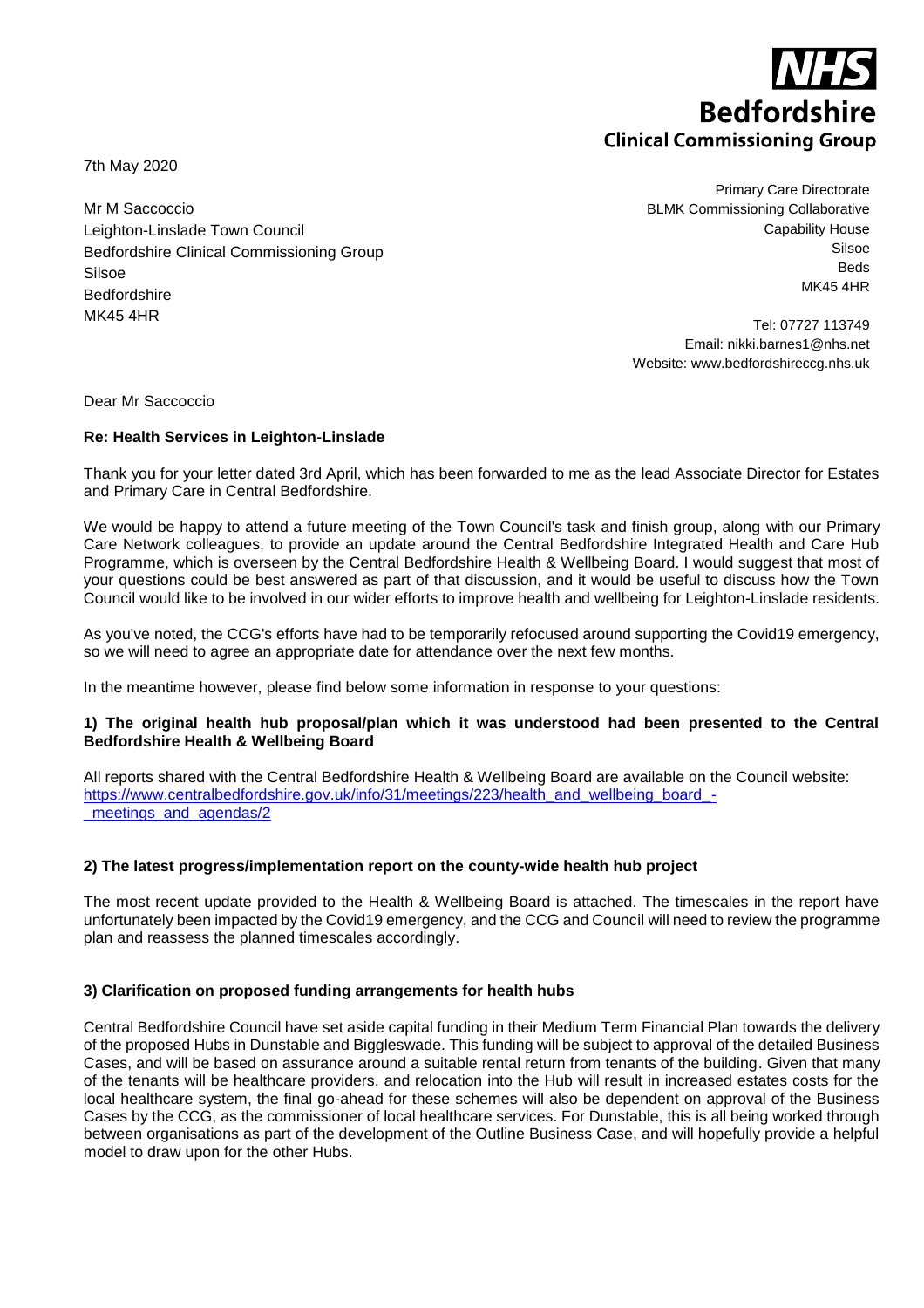# **Bedfordshire Clinical Commissioning Group**

Funding arrangements for the further three proposed Hub facilities in West Mid Bedfordshire, Houghton Regis and Leighton Buzzard are not yet confirmed. CCGs do not hold capital budgets which can used for developing schemes like these, but there are a number of other funding options. These include:

- trying to access national NHS capital funding which is periodically available for local health systems to bid for
- third party capital investment in lieu of a guaranteed rental income (this could come from a public organisation such as the Council or through NHS-backed schemes to access alternative investment)
- contributions from housing developers.

## **4) The specification and intended services to be provided at the Dunstable and Biggleswade health hubs**

A detailed service model has been developed with local health and social care providers for the proposed Hub in Dunstable. It is anticipated that the services to operate out of the Hub will include:

- 3 of the town centre GP practices, and a range of services to be shared between the six GP practices in the Chiltern Hills Primary Care Network (e.g. social prescribing link workers, Clinical Pharmacists)
- Adult and children's social services
- A range of adult community nursing and therapy services, including phlebotomy (blood testing)
- A range of community healthcare and mental health services for children and young people
- A range of mental health services for adults and older people
- Some specialist community services, such as Musculoskeletal Services, specialist nurses for heart failure and other long term conditions
- Possibly a community pharmacy subject to interest from local providers
- A café open to the wider community, and space which can be utilised by prevention services and local community organisations to support the wider health and wellbeing of the local community (e.g. support groups/ leisure and arts activities).

It may be helpful to note that a similar range of services are already available to the residents of Leighton-Linslade in the local community. The concept behind the proposed Hubs is around helping these services to come together to deliver a strengthened and integrated offer to local people, and to provide additional capacity where this is needed, including in line with housing growth. It is expected that local health and care teams can continue to work towards achieving these benefits in advance of the delivery of the Hubs, and we would really value the Town Council's ongoing involvement in wider initiatives around preventing ill health, and improving the health and wellbeing of local people.

The NHS has undergone a huge digital transformation as part of the response to the Covid19 emergency; it is estimated nationally that in response to Covid19, general practice has moved from carrying out c.90% of consultations with patients as face-to-face appointments to managing more than 85% of consultations remotely. If this trend continues, as is expected, we will need to review our Hub plans in light of this significant change in practice. The GP practices in Leighton Buzzard have greater capacity in their surgery premises than in many other parts of Central Bedfordshire, and a sustained reduction in face-to-face consultations will further improve this position. Therefore there is plenty of scope to look at how services can work together more closely and even more effectively from within the buildings they already occupy in the meantime.

It may be worth noting that there are no current plans to relocate hospital-based outpatient services or complex diagnostics (e.g. X-ray, MRI, CT) into the Dunstable Hub, though it is hoped that an enhanced and expanded primary care service may help to prevent some referrals needing to be made to hospital services. Outpatient services have also experienced a major change in their delivery over the last few months, so it is very likely that far lower numbers of people will need to travel to hospital for face-to-face appointments in future.

## **5) The space/location requirements for the Dunstable and Biggleswade health hubs**

The current specification for the proposed Dunstable Hub is just under 7,000m². This will vary significantly for each Hub, and we currently estimate that the Hubs in Central Bedfordshire may range in size from 2,000-7,000m<sup>2</sup> depending on the number of staff to be based in the building and the primary care space requirement. This will be worked through in detail as part of the development of the Outline Business Cases for each Hub.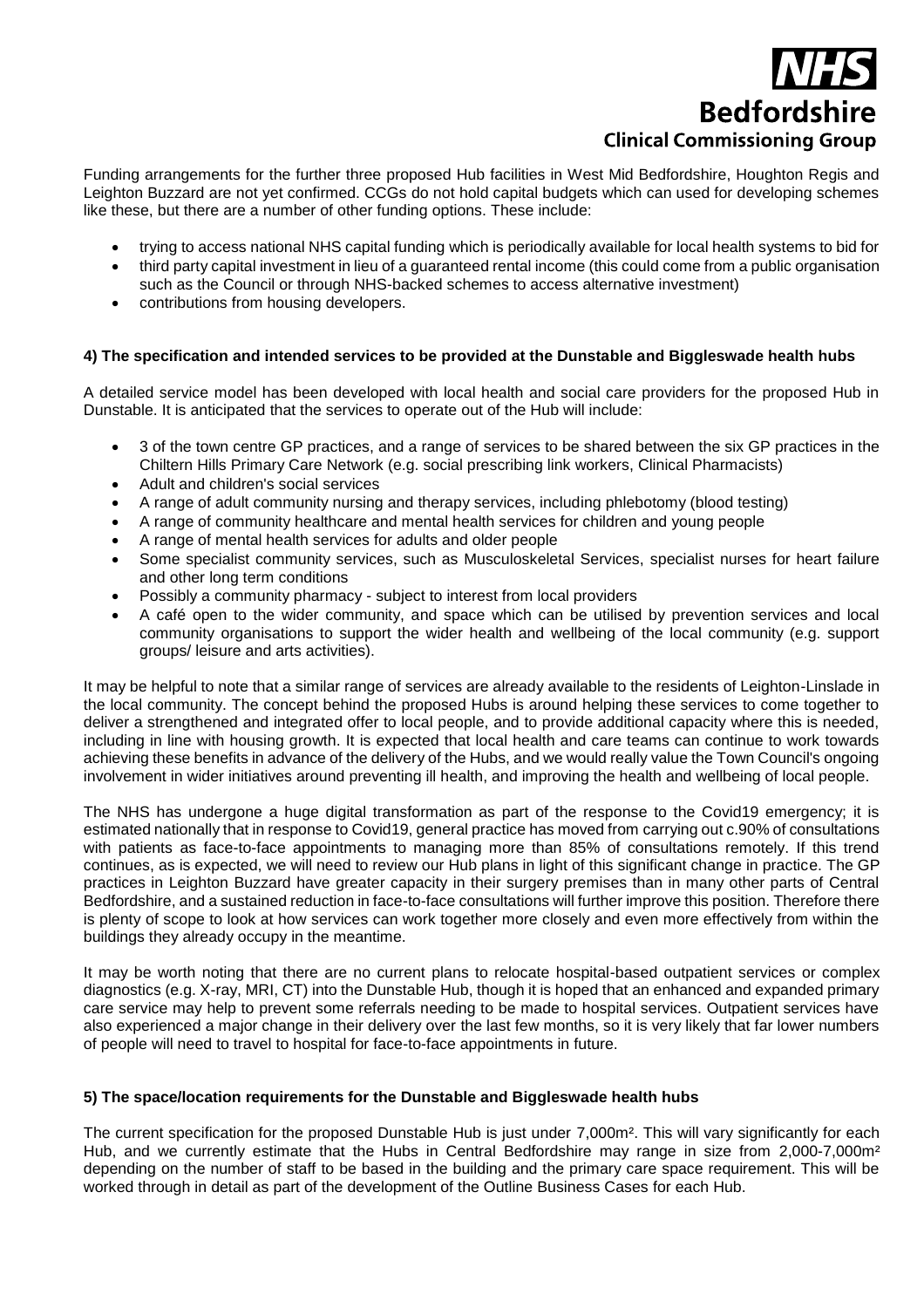

We hope that this provides some helpful information in the meantime, and look forward to discussing further with you in due course. As this is relates to a joint initiative with Central Bedfordshire Council, I have shared a copy of your letter and this response with the Council for their information.

Yours sincerely

D. fames

Nikki Barnes **Associate Director for Transformation & Integration Bedfordshire Clinical Commissioning Group / BLMK Commissioning Collaborative**

Cc. Dr John Henderson, GP and Clinical Director of Leighton Buzzard Primary Care Network